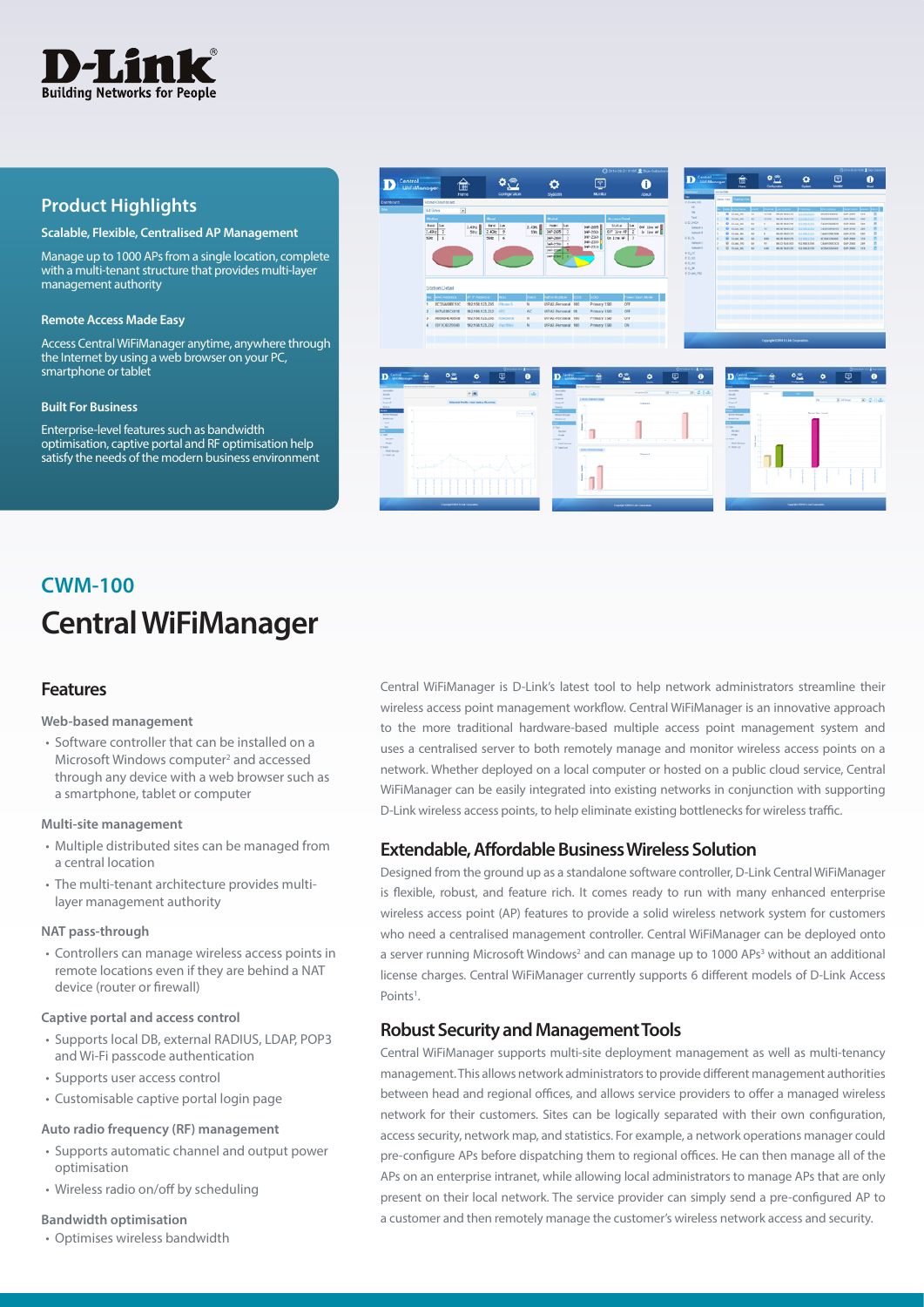# **CWM-100 Central WiFiManager**





For wireless access, D-Link SMB APs can support 8 SSIDs per radio, which means administrators can use one SSID to create a guest network for visitors. Central WiFiManager expands on that built-in feature and allows for multiple user authentications. Access controls can be configured per SSID as well, allowing network administrators to configure separate internal networks for different subnets. This means that more advanced value added services such as a captive portal with customisable login page or Wi-Fi hotspots can be used to help manage wireless network traffic.



# **Flexible Expansion and Deployment Options**

Unlike traditional hardware controller solutions for managing wireless access points, Central WiFiManager has a much lower initial investment cost as it comes bundled with many D-Link access points<sup>1</sup> and there are no per access point license charges. With the simple to use installation tool, it is easy to expand the wireless network in the future. Adding devices to Central WiFiManager is done automatically when new access points are discovered on the network, allowing new devices to be quickly managed and deployed. Central WiFiManager also automatically manages RF output for multiple access points, optimising the number of available wireless channels and coverage. This results in reduced channel interference and provides faster total bandwidth throughput and connection reliability. By optimising the coverage area and connection quality, Central WiFiManager enables network administrators to provide a better wireless service at a lower deployment cost, resulting in a higher return on investment. The wireless scheduler feature, allows wireless radio to be switches off when it isn't needed, saving power and increasing network security.



Deploying Central WiFiManager is also much simpler compared to traditional hardware controller solutions as it can be installed on any server running a recent version of Microsoft Windows<sup>2</sup>. Central WiFiManager software operates transparently on the network meaning the access point can be deployed anywhere in a customer's Layer 2/3 environment. Management traffic to and from the target access points will go through an authorised tunnel to Central WiFiManager while normal network traffic will go through existing networking infrastructure unimpeded. The Central WiFiManager management interface is also remotely accessible via its built-in web server. Administrators can use a web browser to connect to computers with Central WiFiManager installed to manage their WLAN network and wireless access points from anywhere.

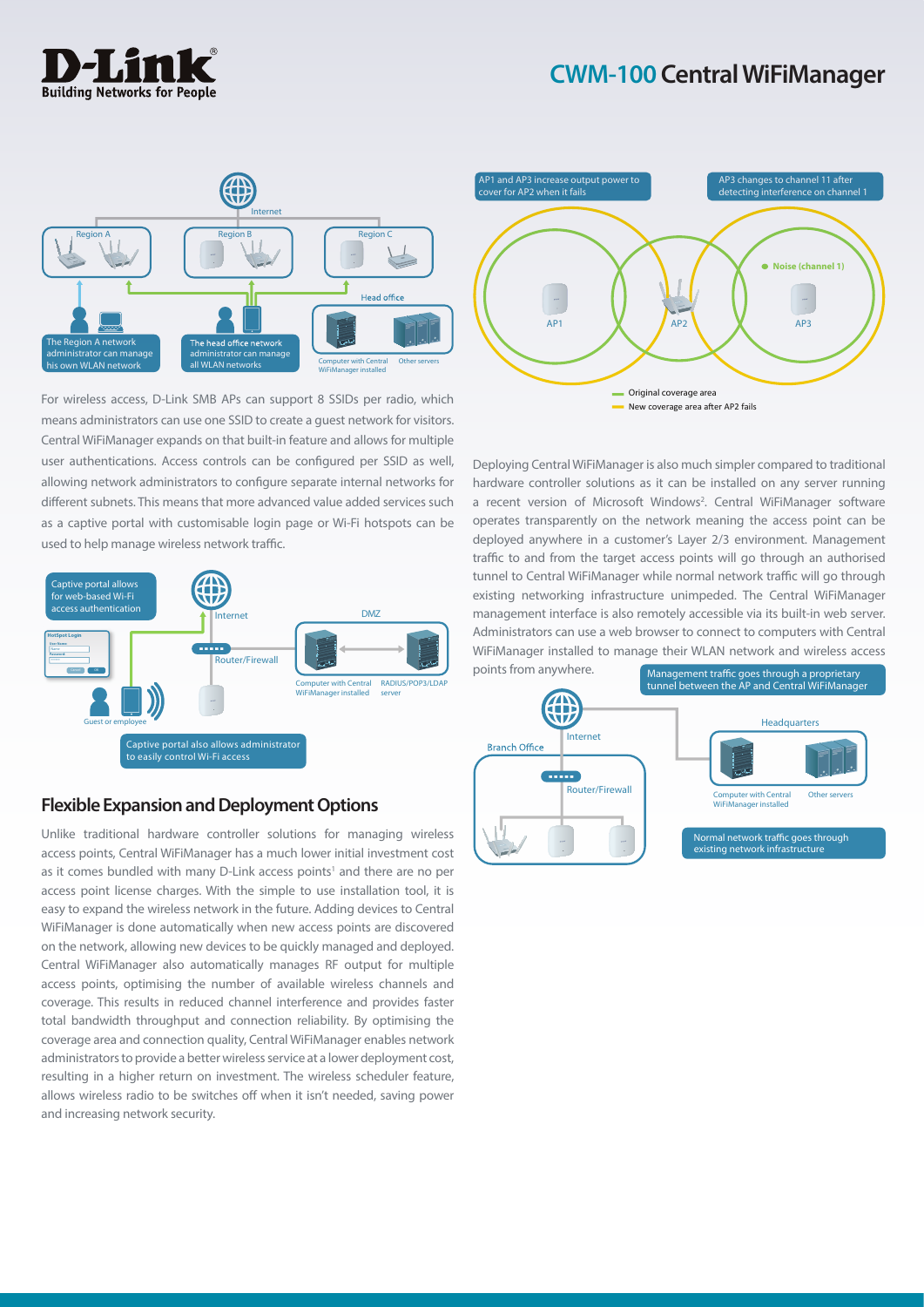

| Wireless Access Points Compatible with Central WiFiManager |                                |                                |                                |                                |  |  |
|------------------------------------------------------------|--------------------------------|--------------------------------|--------------------------------|--------------------------------|--|--|
|                                                            |                                | 11ac                           |                                | 11n                            |  |  |
|                                                            |                                | Dual-Band                      |                                | Dual-Band                      |  |  |
| Model                                                      | DAP-3662                       | DAP-2695                       | DAP-2660                       | DAP-2690                       |  |  |
| Product Image                                              | <b>DEM</b>                     |                                |                                |                                |  |  |
| Indoor/Outdoor                                             | Outdoor (IP68)                 | Indoor Indoor                  | Indoor                         | Indoor                         |  |  |
| <b>H/W Version</b>                                         | A1                             | A1                             | A1                             | <b>B1</b>                      |  |  |
| <b>IEEE Standard</b>                                       | 802.11a/b/g/n/ac               | 802.11a/b/g/n/ac               | 802.11a/b/g/n/ac               | 802.11a/b/g/n                  |  |  |
| 2.4 GHz Speed                                              | 300 Mbps                       | 450 Mbps                       | 300 Mbps                       | 300 Mbps                       |  |  |
| 5 GHz Speed                                                | 900 Mbps                       | 1300 Mbps                      | 900 Mbps                       | 300 Mbps                       |  |  |
| Number of SSIDs                                            | 16 (8 per radio)               | 16 (8 per radio)               | 16 (8 per radio)               | 16 (8 per radio)               |  |  |
| Ethernet Interface                                         | 2 x Gigabit Ethernet           | 2 x Gigabit Ethernet           | 1 x Gigabit Ethernet           | 1 x Gigabit Ethernet           |  |  |
| PoE                                                        | 802.3af                        | 802.3at                        | 802.3af                        | 802.3af                        |  |  |
| Antenna Type                                               | Internal                       | External                       | Internal                       | External                       |  |  |
| Antenna Gain                                               | 2.4 GHz: 6 dBi<br>5 GHz: 6 dBi | 2.4 GHz: 4 dBi<br>5 GHz: 6 dBi | 2.4 GHz: 3 dBi<br>5 GHz: 4 dBi | 2.4 GHz: 4 dBi<br>5 GHz: 6 dBi |  |  |
| <b>Mounting Type</b>                                       | Wall/Pole                      | Wall/Desktop                   | Ceiling/Wall/Desktop           | Wall/Desktop                   |  |  |
| Security Lock                                              | <b>No</b>                      | Yes                            | Yes                            | Yes                            |  |  |
| <b>Maximum Power</b><br>Consumption                        | 12.5 W                         | 18.2W                          | 11W                            | 10.67 W                        |  |  |

|                                     | 11n<br>Single-Band |                      |                      |                      |  |
|-------------------------------------|--------------------|----------------------|----------------------|----------------------|--|
| Model                               | DAP-3320           | DAP-2360             | DAP-2310             | DAP-2230             |  |
| Product Image                       | pus                |                      |                      | <b>D-Link</b>        |  |
| Indoor/Outdoor                      | Outdoor            | Indoor               | Indoor               | Indoor               |  |
| <b>H/W Version</b>                  | A1                 | <b>B1</b>            | <b>B1</b>            | A1                   |  |
| <b>IEEE Standard</b>                | 802.11b/g/n        | 802.11b/g/n          | 802.11b/g/n          | 802.11b/g/n          |  |
| 2.4 GHz Speed                       | 300 Mbps           | 300 Mbps             | 300 Mbps             | 300 Mbps             |  |
| 5 GHz Speed                         |                    |                      |                      |                      |  |
| Number of SSIDs                     | 8                  | 8                    | 8                    | 8                    |  |
| Ethernet Interface                  | 1 x Fast Ethernet  | 1 x Gigabit Ethernet | 1 x Gigabit Ethernet | 1 x Fast Ethernet    |  |
| PoE                                 | 802.3af            | 802.3af              |                      | 802.3af              |  |
| Antenna Type                        | Internal           | External             | External             | Internal             |  |
| Antenna Gain                        | 2.4 GHz: 2 dBi     | 2.4 GHz: 5 dBi       | 2.4 GHz: 2 dBi       | 2.4 GHz: 3 dBi       |  |
| <b>Mounting Type</b>                | Wall/Pole          | Wall/Desktop         | Wall/Desktop         | Ceiling/Wall/Desktop |  |
| Security Lock                       | <b>No</b>          | Yes                  | Yes                  | No                   |  |
| <b>Maximum Power</b><br>Consumption | 5.6W               | 7.9W                 | 6.5 W                | 5.76W                |  |